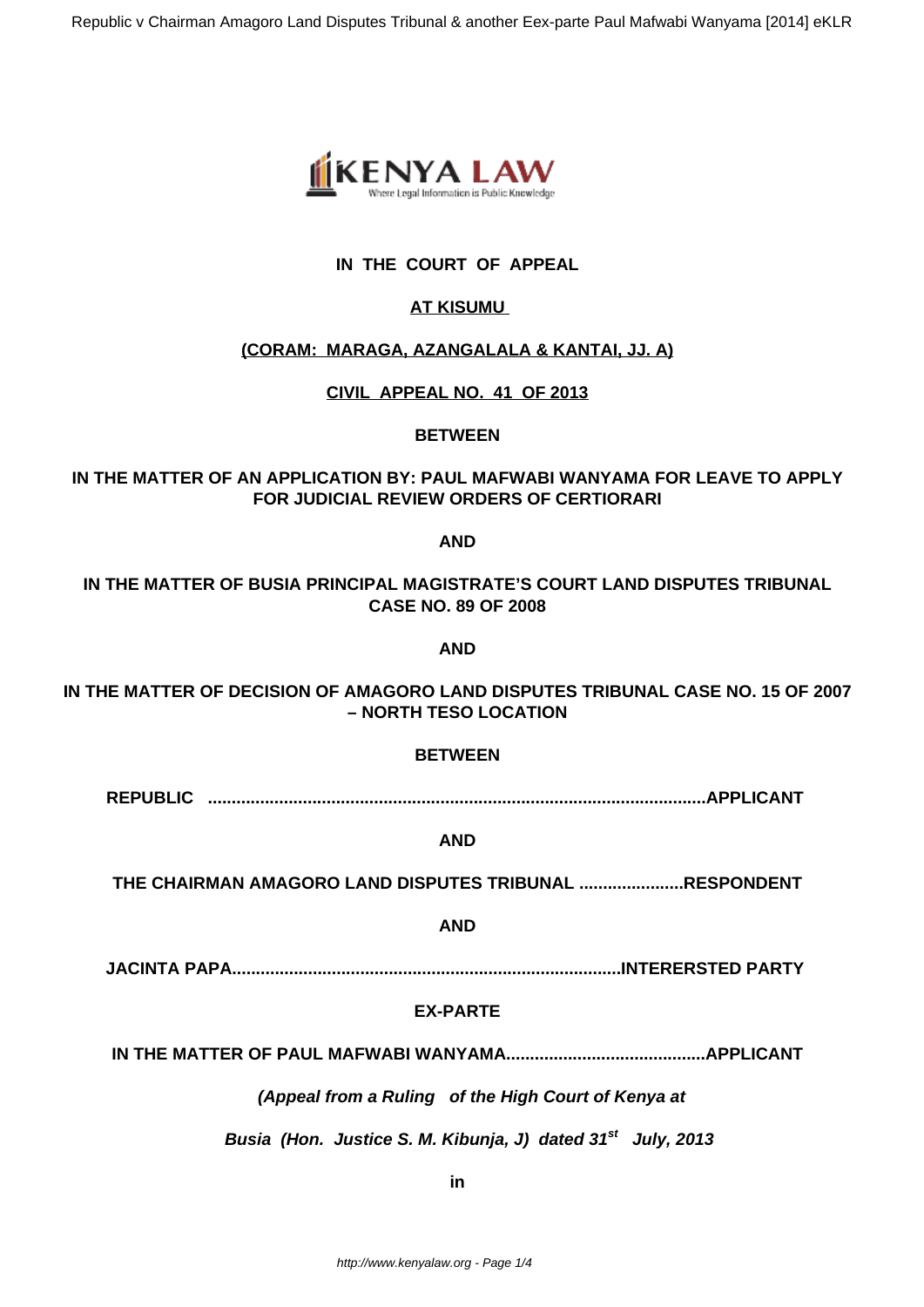#### **BUSIA HCC JR No. 10 OF 2010**

#### **\*\*\*\*\*\*\*\*\*\*\*\*\*\*\*\*\*\*\*\*\*\*\*\*\*\*\*\*\*\***

#### **JUDGEMENT OF THE COURT**

Jacinta Papa ("**the appellant"**) named as Interested Party in this appeal, filed a dispute against Paul Mafwabi Wanyama at the Amagoro Land Disputes Tribunal concerning a parcel of land known as Title Number North Teso/Kocholya/122. That Tribunal ruled in her favour in its decision handed down on  $17<sup>th</sup>$  November, 2008 and its award was adopted as a judgement of the court by the Principal Magistrate's Court at Busia on 16<sup>th</sup> December, 2008. That did not go down well with Paul Mafwabi Wanyama ("**the respondent"**) who moved to the High Court of Kenya at Bungoma with an application for leave to apply for the judicial review order of certiorari and that such leave to operate as a stay of the judgement of the Busia Magistrate's Court.

The respondent appeared before Mbogholi, J, on  $30<sup>th</sup>$  January, 2009 who heard the ex-parte application and being satisfied on the material presented before him granted leave to apply for judicial review ordering further the that leave granted was to operate as stay of the said judgment and the substantive application be filed within twenty one (21) days. The substantive application was not filed within the twenty one days ordered by the learned judge but was filed three days out of time.

The respondent then moved the court by a Notice of Motion in which he prayed in the material part that the respondent be granted leave to file the substantive motion out of time.

The appellant took preliminary points of law stating that the application was an abuse of the court process and that the judicial review proceedings should be dismissed.

The application for extension of time was heard by S. M. Kibunja, J, who in the Ruling delivered on 31<sup>st</sup> July, 2013 granted leave extending time and deemed the motion already filed as properly filed and served. Those orders prompted this appeal premised on two grounds of appeal faulting the learned judge for extending time. It is also stated that the learned judge erred in law in delivering a ruling which was contrary to statutory and procedural law.

The only issue that calls for our consideration is whether the learned judge had jurisdiction to apply rules of procedure in the Civil Procedure Act in the matter that was before him.

The application for extension of time was anchored on Sections 3 and 95 of the Civil Procedure Act. The learned Judge set out those provisions in his Ruling and further held that he had power to extend time under those Sections and as provided by **Order 50 Rule 6** of the C**ivil Procedure Rules.**

Judicial review jurisdiction is a special jurisdiction which is neither civil nor criminal and it is governed by Sections 8 and 9 of the **Law Reform Act** which is the substantive law while **Order 53 of the Civil Procedure Rules** sets out the procedural law. By those provisions the High Court is mandated to issue orders of mandamus, certiorari or prohibition in appropriate judicial review proceedings.

Judicial review is only concerned with the reviewing of the decision making process and the evidence is found in the affidavits filed in support of the application –

See **Commissioner of Lands v Hotel Kunste Limited Civil Appeal No. 234 of 1995 and Sanghani Investment Limited Officer in Charge Nairobi Remand and Allocation Prison [2007] 1EA 354.**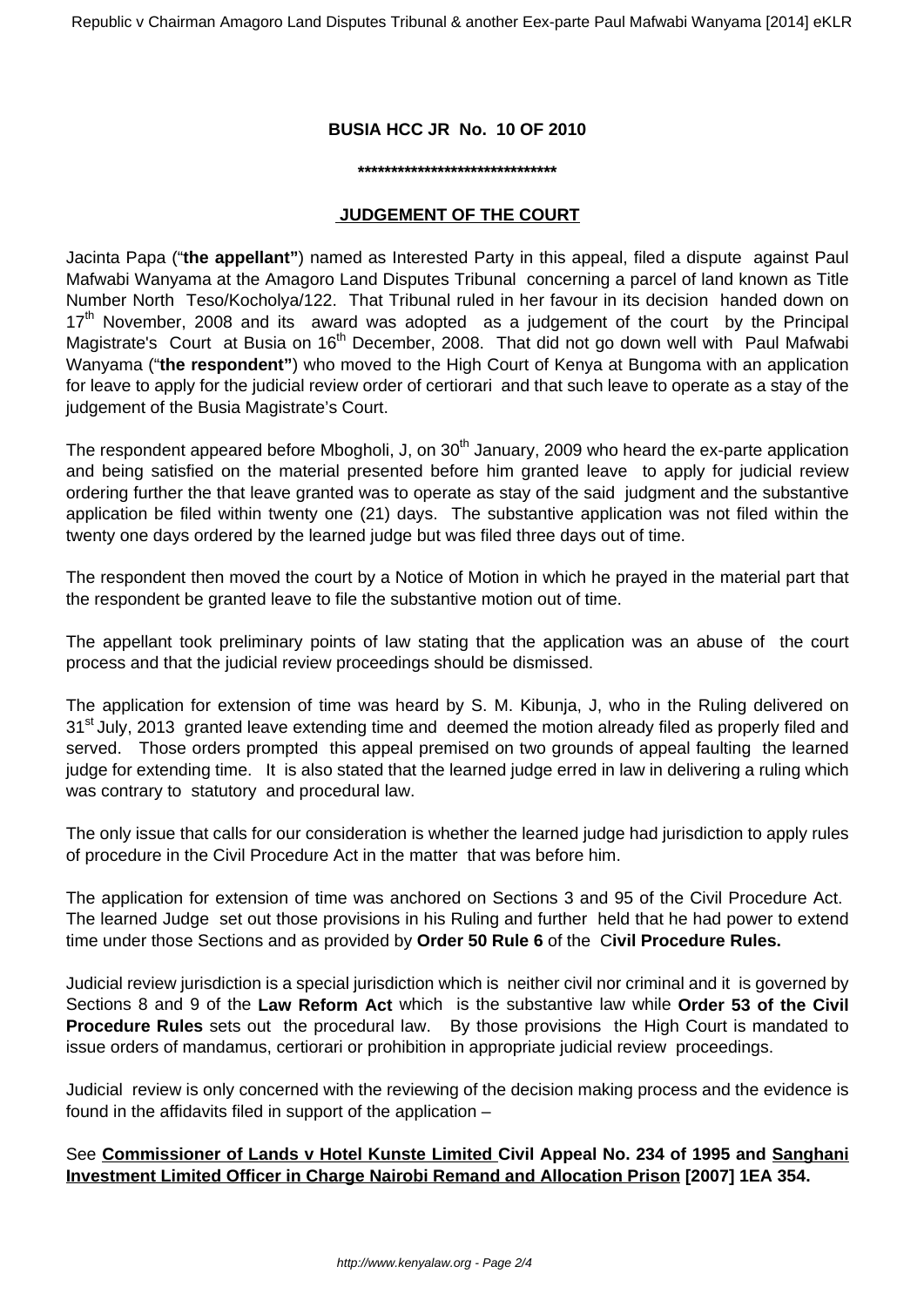The question in judicial review applications is not whether the judge disagrees with what the public body has done, but whether there is some recognisable public law wrong that has been committed. Whereas private law proceedings involve the claimant asserting rights, judicial review represents the claimant invoking the supervisory jurisdiction of the Court through proceedings brought nominally by the Republic. See **R v Traffic Commissioner for North Western Traffic Area ex parte Brake [1996] COD 248.**

Judicial review applications do not deal with the merits of the case but only with the process. For instance judicial review applications do not determine ownership of a disputed property but only determines whether the decision makers had the jurisdiction, whether the persons affected by the decision were given an opportunity to be heard before it was made and whether in making the decision the decision maker took into account relevant matters or did take into account irrelevant matters. It follows that where an applicant brings judicial review proceedings with a view to determining contested matters of facts and in effect determine the merits of the dispute, the Court would not have jurisdiction in such proceedings to determine such a dispute and would leave the parties to ventilate the merits of the dispute in the ordinary civil suits.

The purview of judicial review was clearly set by Lord Diplock in the case of **Council for Civil Service Unions v Minister for Civil Service [1985] A.C. 374, at 401 D** when he stated that:-

**"Judicial review as I think developed to a stage today when … one can conveniently classify under three heads the grounds upon which administrative action is subject to control by judicial review. The first ground I would call "illegality", the second "irrationality" and the third "procedural impropriety".... By "illegality" as a ground for judicial review I mean that the decision maker must understand correctly the law that regulates his decision making power and must give effect to it...... By "irrationality" I mean what can now be succinctly referred to as "Wednesbury unreasonableness".... it applies to a decision which is so outrageous in its defiance of logic or of accepted moral standards that no sensible person who had applied his mind to the question to be decided could have arrived at it.... I have described the third head as "procedural impropriety" rather than failure to observe basic rules of natural justice or failure to act with procedural fairness towards the person who will be affected by the decision."**

Judicial review is thus concerned with the decision making process and illegality or otherwise of the decision rather than with the merits thereof. As was held in **Municipal Council of Mombasa v Republic & Umoja Consultants Ltd Civil Appeal No. 185 of 2001**:

**"Judicial review is concerned with the decision making process, not with the merits of the decision itself: the Court would concern itself with such issues as to whether the decision makers had the jurisdiction, whether the persons affected by the decision were heard before it was made and whether in making the decision the decision maker took into account relevant matters or did take into account irrelevant matters. The court should not act as a Court of Appeal over the decider which would involve going into the merits of the decision itself-such as whether there was or there was not sufficient evidence to support the decision. It is the duty of the decision maker to comply with the law in coming to its decision, and common sense and fairness demands that once the decision is made, it is his duty to bring it to the attention of those affected by it more so where the decision maker is not a limited liability company created for commercial purposes but its a statutory body which can only do what is authorised by the statute creating it and in the manner authorised by statute."**

The judicial review proceedings before the learned judge, which have given rise to this appeal were